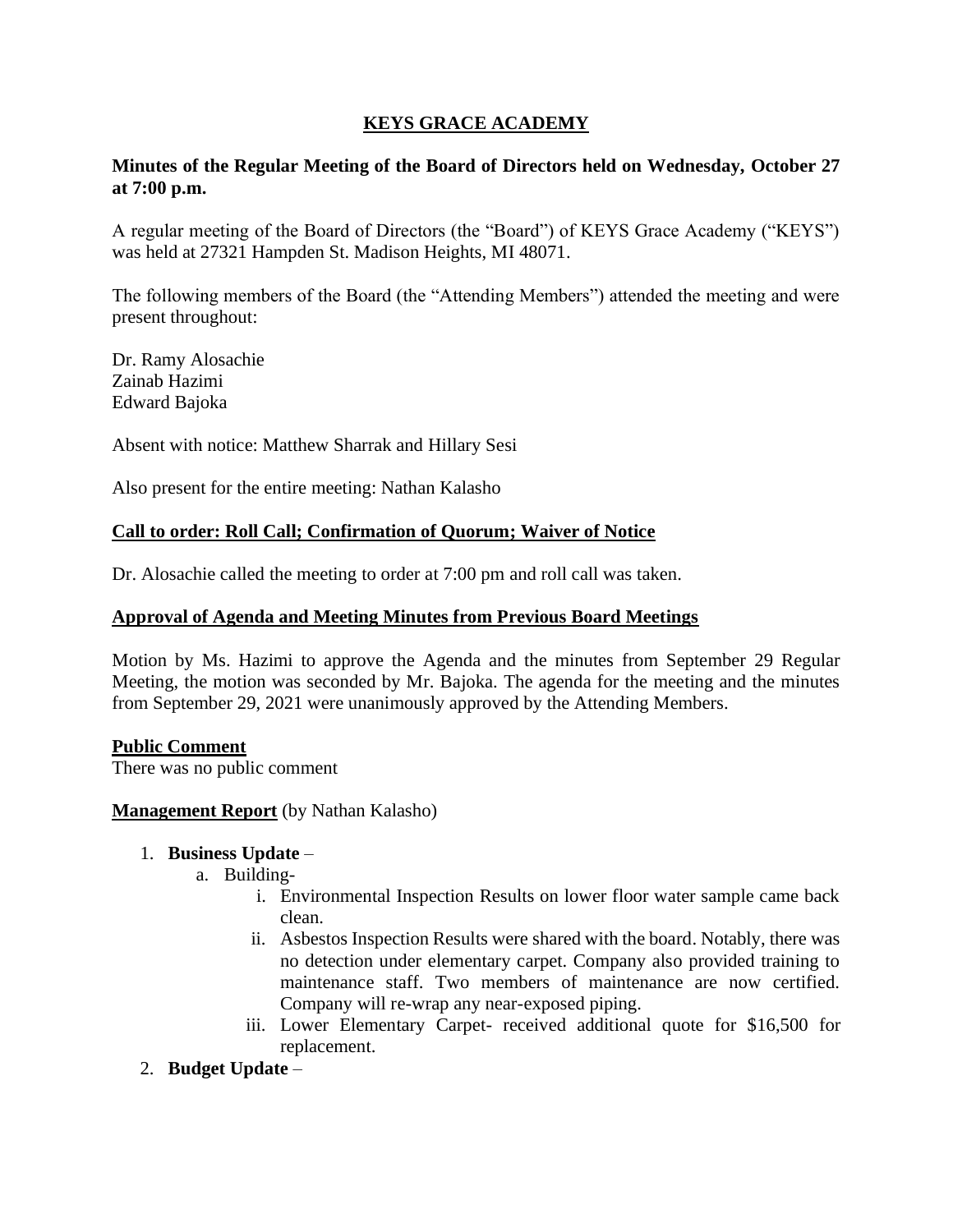- a. 2022 Consolidated Application- still not available, although we have been informed that it will become available in November. We have received preliminary allocations on all fund sources.
- b. October State Aid was presented. Some special funds have not yet been disbursed.
- c. Section 23 approvals- received budget approval on Section 23 staff stipends on summer programming.
- d. Audit Draft and financials- presented. Final report may offer minor tweaks. Notably, fund balance is approaching 10%, and the academy financials are in good shape. Hoping to increase fund balance to 12% by year end.

# 3. **Personnel Report**

a. Mr. Kalasho presented the board with the personnel report. 2 new paraprofessional hires.

# **Information Items**

- 1. Virtual Learning- we are at 45 students; some are coming back. It's self-paced and we have a monitors who works with the kids daily. Virtual Attendance presented.
- 2. Students and Teacher of the Month- presented. All students of the month were rewarded with \$25 gift card. Ms. Stubblefield,  $4<sup>th</sup>$  grade, was teacher of the month.
- 3. Curriculum Development- The meetings with the consultant took place on Oct 18 and 19. They went very well. The KG Social Studies is complete, and the KG Science is almost done. The team will continue to meet on their own over the course of the year
- 4. November Events- Staff Professional Development on November 1<sup>st</sup>. Planetarium visit on November 16<sup>th</sup>. Parent Teacher Conferences on November 18<sup>th</sup>.
- 5. School Covid Data- report from Nurse Trudy Jenkins was presented.
- 6. Oakland County Covid Update- County Covid Data presented. Starting to finally see school-aged cases plateau and, in some cases, decrease.

## **Action Items**

Ms. Hazimi motioned, Mr, Bajoka seconded and the attending members of the board unanimously approved the following Action Items:

1. Approval of the personnel report

# **Extended Public Comment**

During the course of the meeting, there was no public comment.

## **Comments from the Board**

Dr. Alosachie- Very happy with the audit report.

Mr. Bajoka- great work to the administrative on the successful audit. Getting close to 10% is an accomplishment. Hope they all pat themselves on the back.

Mz. Hazimi- great work. Wishing you all a safe and happy Halloween.